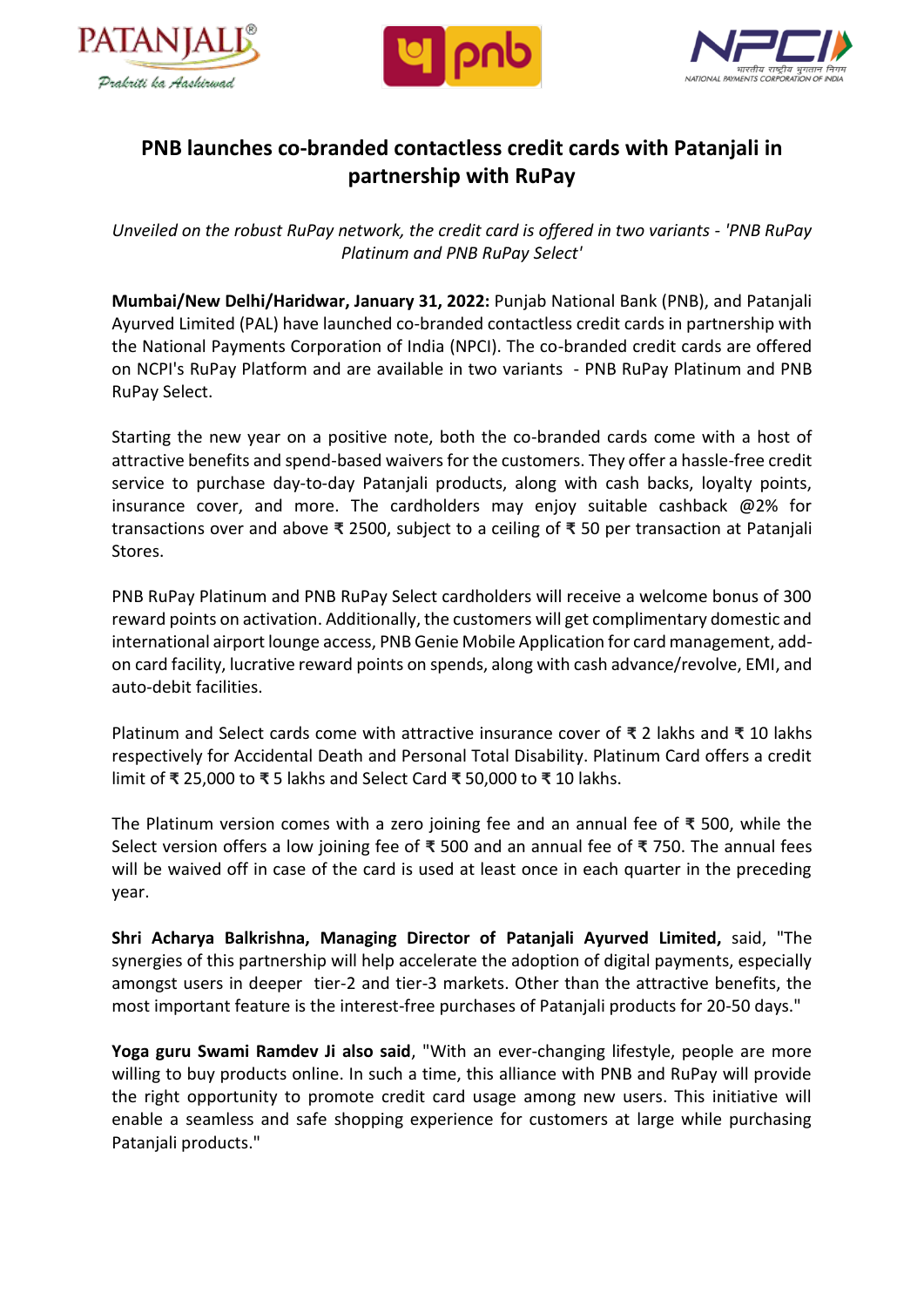





**Ms. Praveena Rai, COO, NPCI** said, "We are pleased to associate with Punjab National Bank and Patanjali Ayurved for the launch of co-branded RuPay contactless credit cards. We believe these cards will provide a unique and memorable shopping experience for millions of PNB and Patanjali customers as it caters to their healthy lifestyle needs. Being a modern, contemporary, youthful and differentiated brand, RuPay endeavours to create innovative offerings for seamless payment solutions for our customers as a way of life. We at NPCI are constantly working towards making digital payments easier and safer for customers with RuPay. We are optimistic that this strategic collaboration will provide further impetus to RuPay's growth journey in the credit cards segment."

**Shri Atul Kumar Goel, MD and CEO of PNB(w.e.f 01.02.2022),** said "It gives us immense pleasure to announce the launch of PNB Patanjali cobranded credit card on RuPay platform. The collaboration is expected to extend optimized benefits for customers and the public at large. The offerings are customized and personalized for affluent and mass segments. The benefits under co-branding arrangement enriched with lucrative value propositions are one of the industry best aesthetically designed variants. We look forward to have a delightful experience for our customers with this collaboration on board."

## **About Patanjali Ayurved Ltd.:**

PATANJALI AYURVED LIMITED, a Company registered under the Company's Act, 1956 The Company was originally formed as a Private Limited Company on 13th January, 2006 and subsequently converted into Public Limited Company on 25th June, 2007. The concept for forming this Company was to "*link the rising destiny of millions of rural masses on the one hand and many more suffering and leading unhealthy urban lifestyle on the other"*. At micro level, the challenge is no less herculean. Along with PRANAYAM, the wisdom of our ancient sages, the organic food products and herbal medicines churned out of this unit, trying to undertake the challenges to fight out the dreaded and incurable diseases. A holistic approach to improve the quality of life of all beings, world over, is the purpose behind our being.

For More Information: Visit: <https://www.patanjaliayurved.net/>or <https://patanjaliayurved.org/>

## **About Punjab National Bank:**

PNB was born on May 19, 1894. The founding board was drawn from different parts of India professing different faiths and a varied back-ground with, however, the common objective of providing country with a truly national bank which would further the economic interest of the country. Punjab National Bank (PNB), India's first Swadeshi Bank, commenced its operations on April 12, 1895 from Lahore, with an authorised capital of Rs 2 lac and working capital of Rs 20,000. The Bank was established by the spirit of nationalism and was the first bank purely managed by Indians with Indian Capital. During the long history of the Bank, 9 banks have been merged/amalgamated with PNB. Fired by the spirit of nationalism and founded on the idea that Indians should have a national bank of their own, Punjab National Bank Ltd was the result of the efforts of far-sighted visionaries and patriots, among whom were persons like Lala Lajpat Rai, Mr. E C Jessawala, Babu Kali Prasono Roy, Lala Harkishan Lal and Sardar Dyal Singh Majithia.